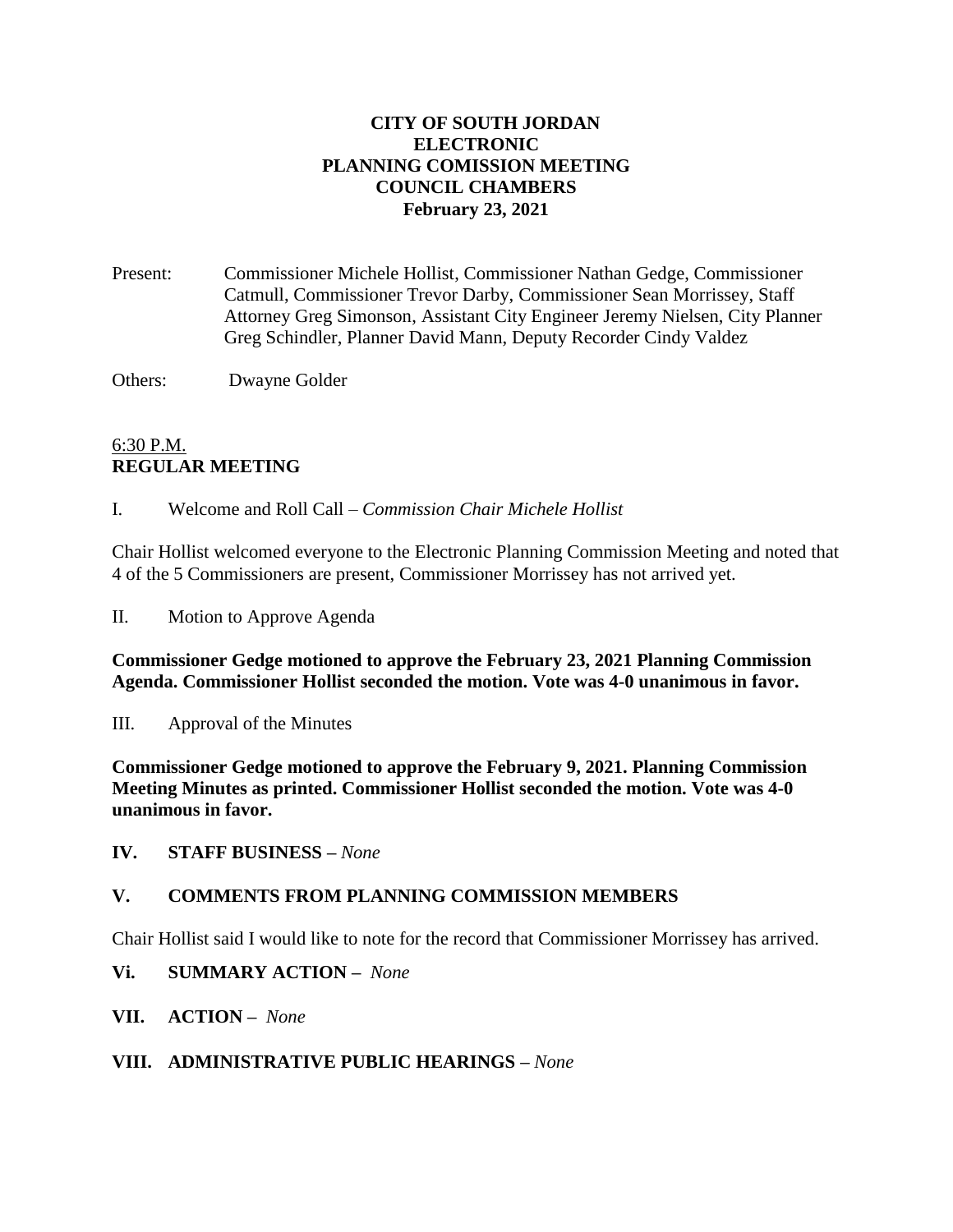## **IX. LEGISLATIVE PUBLIC HEARINGS –** *None*

#### **A. BINGHAM CREEK REGIONAL PARK Rezoning from Agricultural (A-1) to Park Open Space (OS-P)** Location: 10004 South 4800 West File No: PLSPR202000323 Applicant: Jonathan Ruedas

Planner David Mann reviewed background information on this item from the staff report.

Chair Hollist opened the Public Hearing to comments.

**Dwayne Golder, South Jordan** – said how does this affect what's already been done in the back of the field? Our house actually abuts this new area and the park, and they already been bulldozing and doing all types of other stuff.

Chair Hollist closed the Public Hearing.

Chair Hollist said Planner Mann can you explain what difference this makes and what is being accomplished by this action.

Planner Mann said this is basically just a process that we need to go through to bring our zoning map in conformity with what's being developed there. There are no changes to the park that have been presented to residents. In the past, that has been developed over time, but this is what was presented in the site plan application review that Planning Commission did and ultimately approved. At that meeting we did mention that this rezoning needed to take place, just so that it would bring our zoning map to allow a park-use on the entire property, or the park would be going, so there's no changes it is just more of an administrative type application to make our zoning map conform.

Chair Hollist said how many more times will this come before us, and will these neighbors be notified every time an action is taken?

Planner Mann said it is going to go to city council, because city council has to approve it after your recommendation. But again, there's not really anything new, it's just to make the zoning map match, it is to make it all legal on our end.

Commissioner Gedge said so typically, will we see the rezone first before the site plan and actual movement of dirt. I would think that be the normal process, and if so, why wasn't that the case in this project. Why did we do the site plan first and not the rezone?

Planner Mann said I agree, that is how it works 95% of the time. In this case, and we've seen this with other projects involving government entities. There's a lot of moving parts, a lot of different government departments, so things kind of get shoved to the side sometimes without thinking about it. We wanted to make sure that it was done, it's not done in the ideal order, but it's done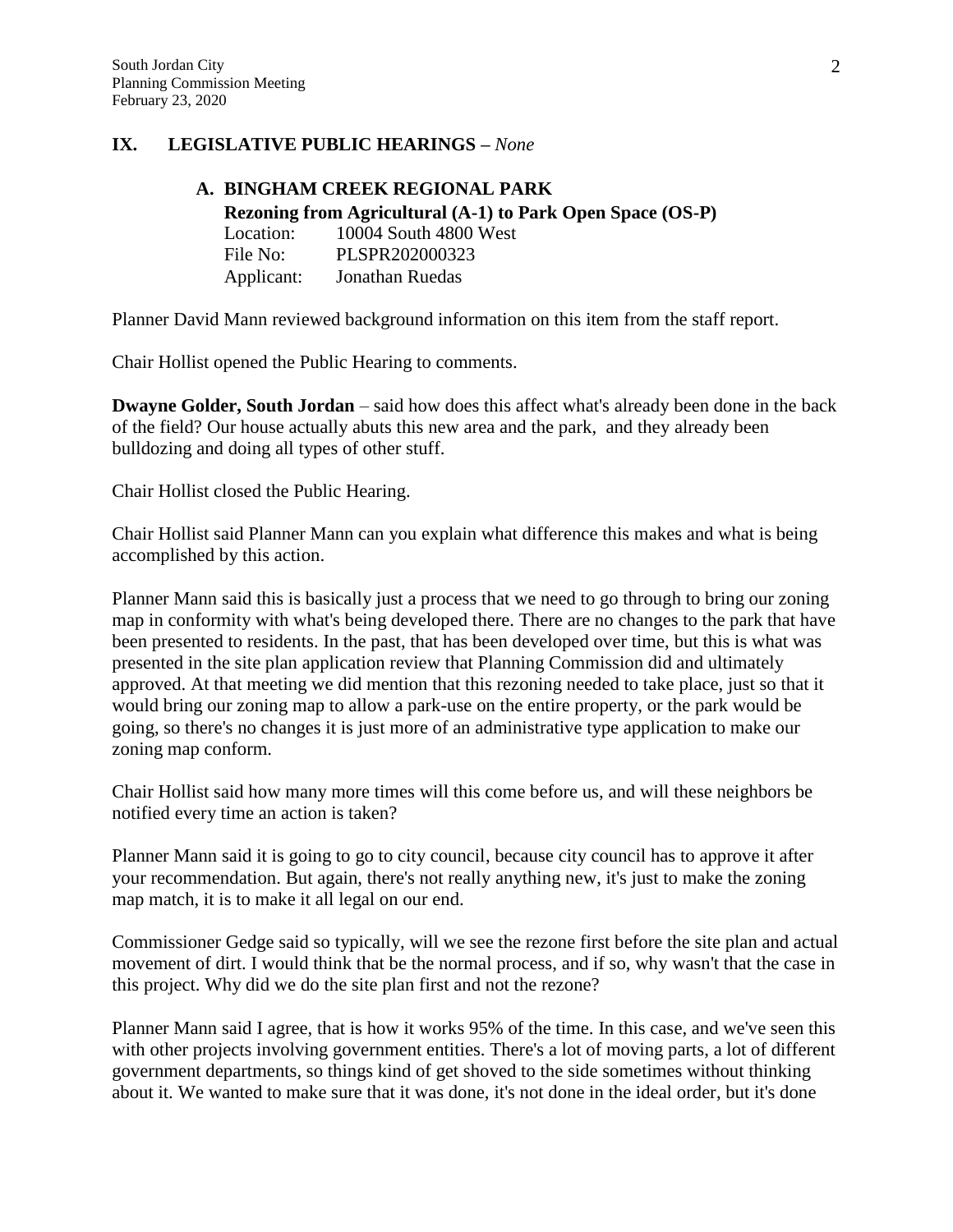South Jordan City Planning Commission Meeting February 23, 2020

nonetheless, so that everything can be legal and we're showing that the city will conform just like any private citizen developing in the city.

Commissioner Gedge said just thinking worst case scenario down the road with other projects that we might see in the future. What would happen if we approve the site plan, the work had already begun, but for whatever reason the other rezone wasn't approved, would that cause conflict that would have to be remedied some other way?

Planner Mann said typically, if it was a private citizen or developer that was developing this, it would be held up front, just because that's a change that is new to the city. The City has been aware, and most of the residents have been aware that a park has been going here for many years, so it didn't come to us as a surprise. If this was a new project we wouldn't have even brought the site plan before you, we would have pulled it off the agenda and put on the rezone, but we didn't want to delay the work that's already taken place, so I'm kind of glad it was handled this way.

Assistant City Engineer Nielson said just to add to what Planner Mann was saying. The way the County has contracted this project is they are trying to expedite the project to move the schedule up, and so they advanced the grading before they had a 100% design completed, just to try and accelerate the project. And so, we really didn't have enough details to approve the site plan until it recently came to you. There are a lot of moving parts to it and the city recognized what was happening, but they really wanted the project to move as quickly as possible and so that is how things have played out.

Commissioner Gedge said we're not setting any type of precedent by having the city granting it in this order, and then denying it in this order for a private citizen.

Assistant City Attorney Simonson said I don't think we're setting any kind of precedent. The way I look at it is, I would rather see the rezone, and then the site plan, all in that order, but this is like the universal project that everybody wants. This is going to be the largest Regional Park in the County. This is going to increase the value of everybody's property immediately around it. If worse came to worse and somebody objected, and this went to court and was enforced because things were done a little bit out of order, I guess the worst outcome could be the work stops until it's all sorted out. What's going on right now is saving taxpayers money and will expedite the project.

Commissioner Gedge said I just wanted to make sure that it was on the record so if a worst case scenario came up that we had something in the minutes, so thank you. I have no objections to this project I just wanted to make that concern was addressed.

Assistant City Engineer Nielson said I wanted to provide a little bit more context on that question. Also, keep in mind that there have been cases where developers have requested that they start grading before all the formal approvals have been completed. The city engineer has allowed them in cases to get a grading permit from the City, as long as they recognize that it's at their own risk doing that before all the approvals are completed. There have been cases where the City's allowed private developers to do this, so I feel like we are still playing within the rules.